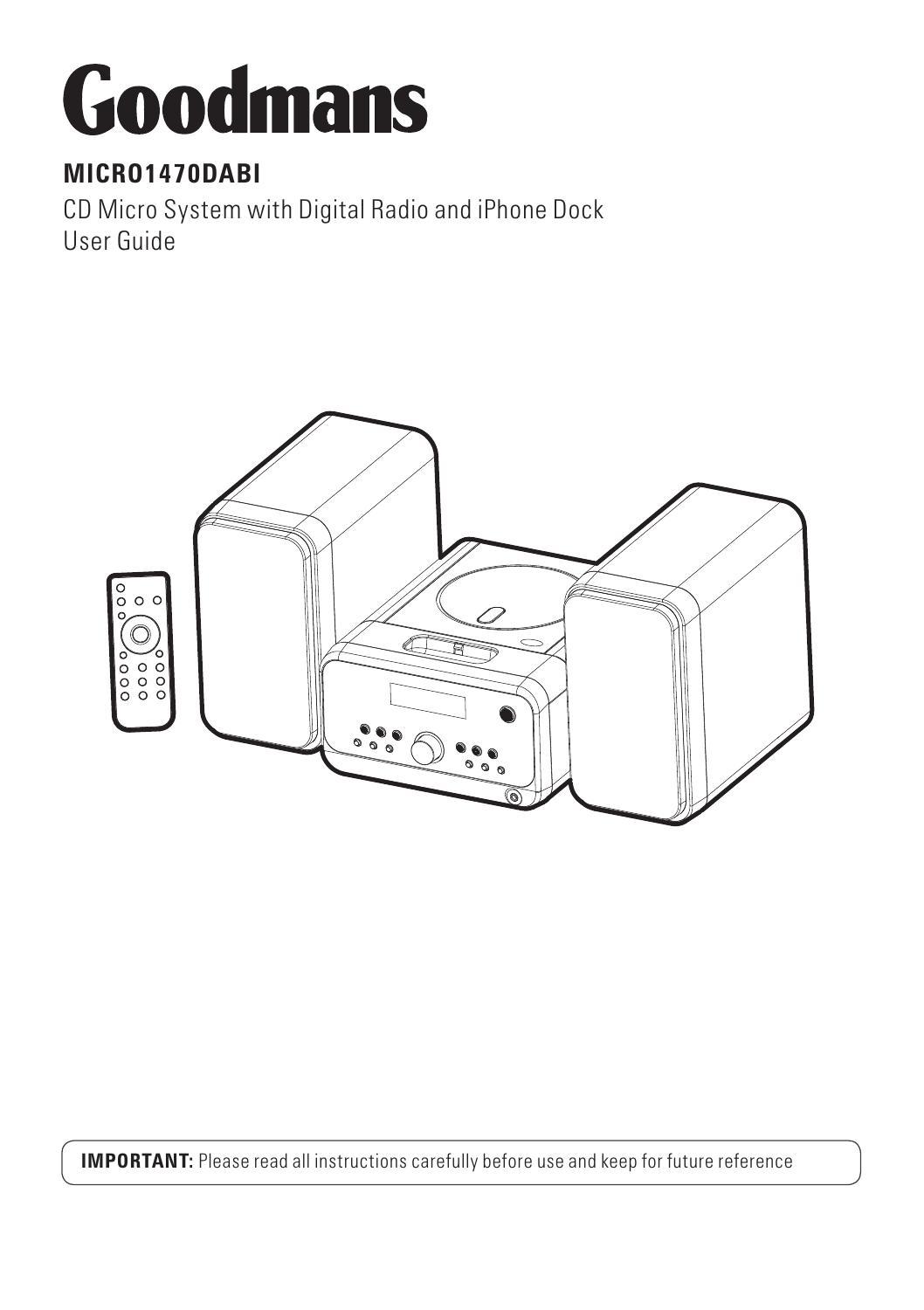# **Introduction**

**Thank you for choosing this Micro System with Docking Station. Not only can you listen to your favourite radio stations and CDs, but you can also listen to all the songs stored on your iPod.**

It's really simple to use; you can fully operate your Micro System with Docking Station using the supplied Remote Control.

Throughout this User Guide the Micro System with Docking Station will be referred to as the Micro System.

#### **Safety is important**

 Use of any electrical equipment should be undertaken with care. Please read the Safety instructions on pages 20 and 21 before you operate this Micro System.

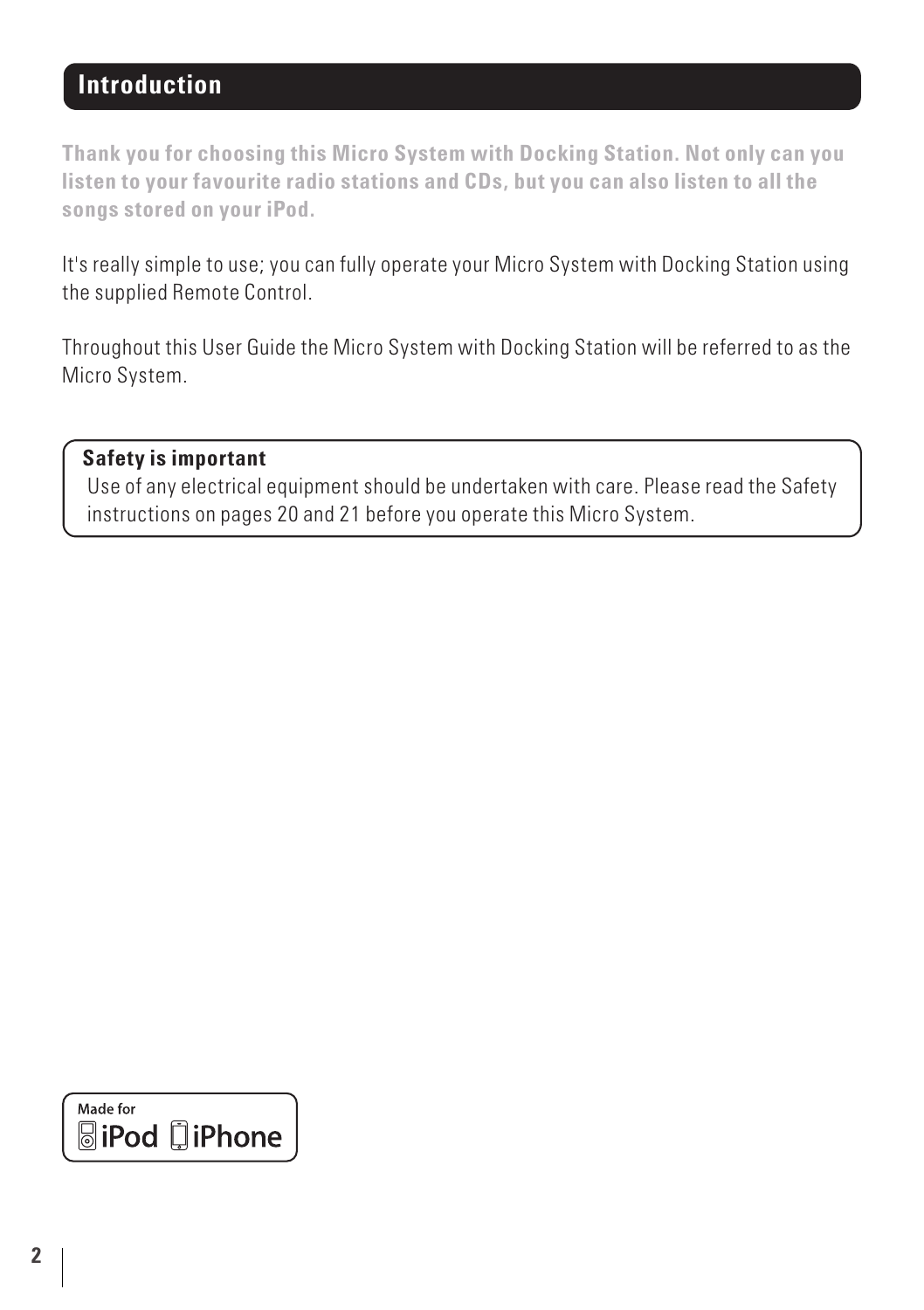# **What's in the box**



CD Micro System with Digital Radio and iPhone Dock



Remote Control (1 x battery for remote control)



# **Contents**

Your Micro system.............................4 **01** Get going..........................................6 **02** Daily Use..........................................7 **03 04** ) Using the Clock or Timer and Sleep......8 **05**) Using the radio……………………………9 **06** Using the iPhone dock...........................13

| $\boxed{07}$ Using the CD14      |  |
|----------------------------------|--|
| <b>08</b> Using the Aux Input 17 |  |
| [09] Other functions17           |  |
| [10] Trouble shooting 18         |  |
|                                  |  |
|                                  |  |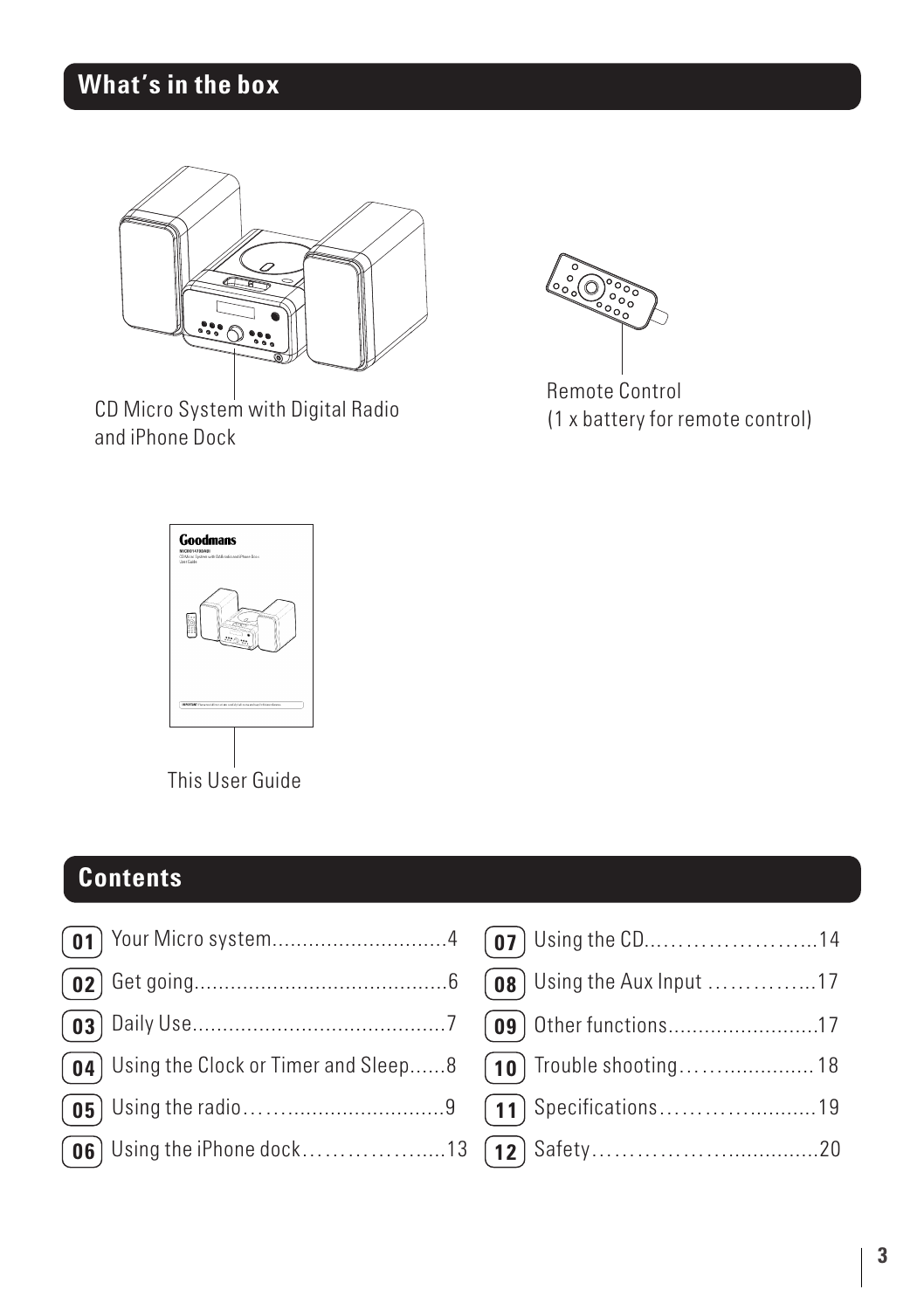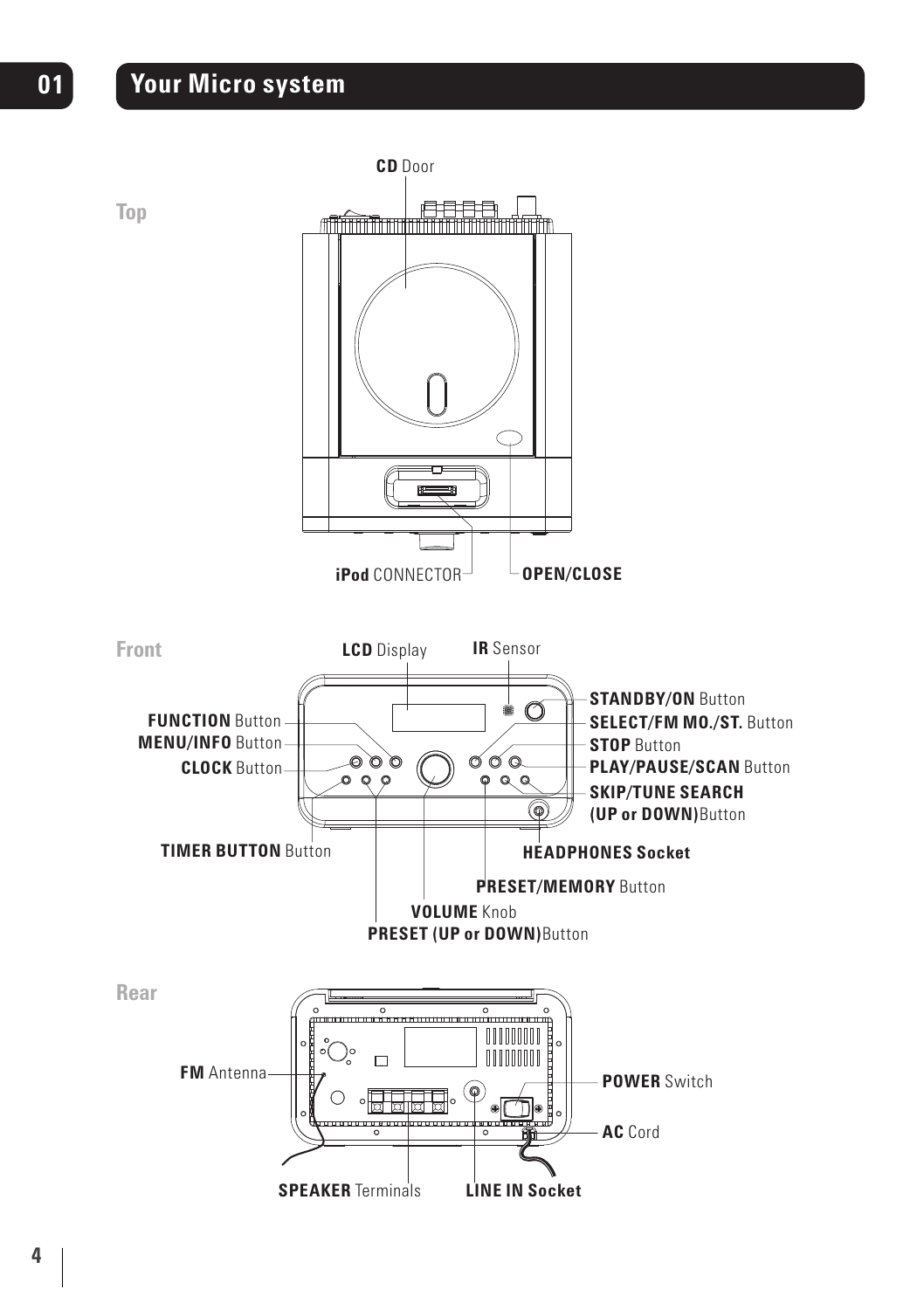# **Your Micro system and the contract of the contract of the contract of the contract of the contract of the contract of the contract of the contract of the contract of the contract of the contract of the contract of the con**

#### **Remote control**

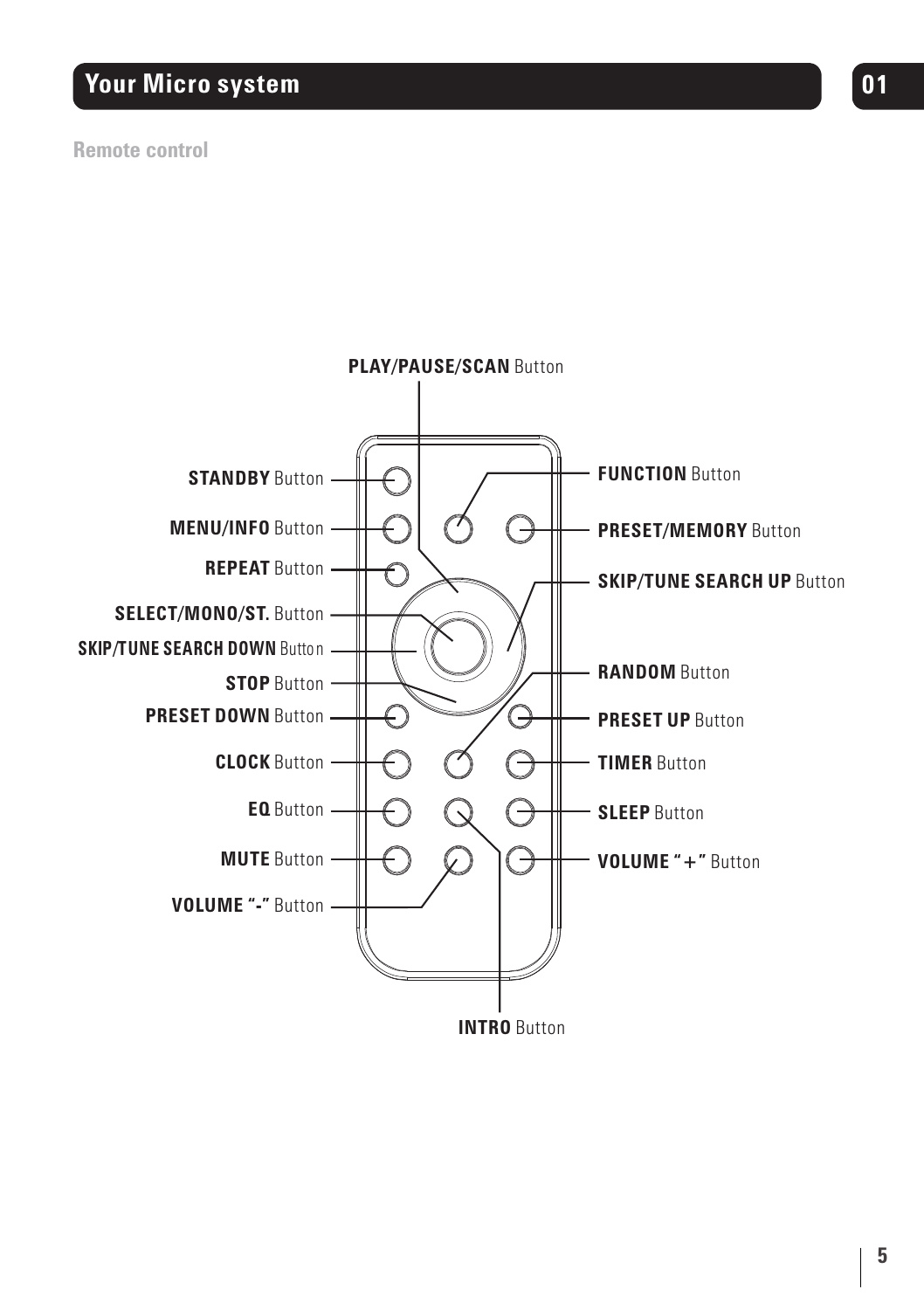# **02 Get going**

# **1**

#### **Using remote control**

Press down on the compartment cover, and slide the cover off to open the compartment. Place the CR2032 battery in the remote control according to the polarity markings  $(" + " and "-").$ Place the cover into the compartment, press down lightly, and push it inside until it snaps on.



**2**

## **iPod/iPhone dock**

Any iPod/iPhone can be connected to the Micro System to allow all your songs to be played through the Micro System speakers.

Place your iPod/iPhone Adaptor into the recess on the top of the Micro System and carefully insert your iPod/iPhone into the Adaptor.

Remark: The dock adaptor is not included.





**3**

L

**Installing the speaker wire to the speaker terminals**

- 1. Speaker Connection; Extend the SPEAKER WIRES and connect them to the SPEAKER TERMINALS.
- 2. Power Cord Connection; Before using the unit, connect the AC Power Cord to the AC outlet. Turn on the main switch on the rear of the unit.

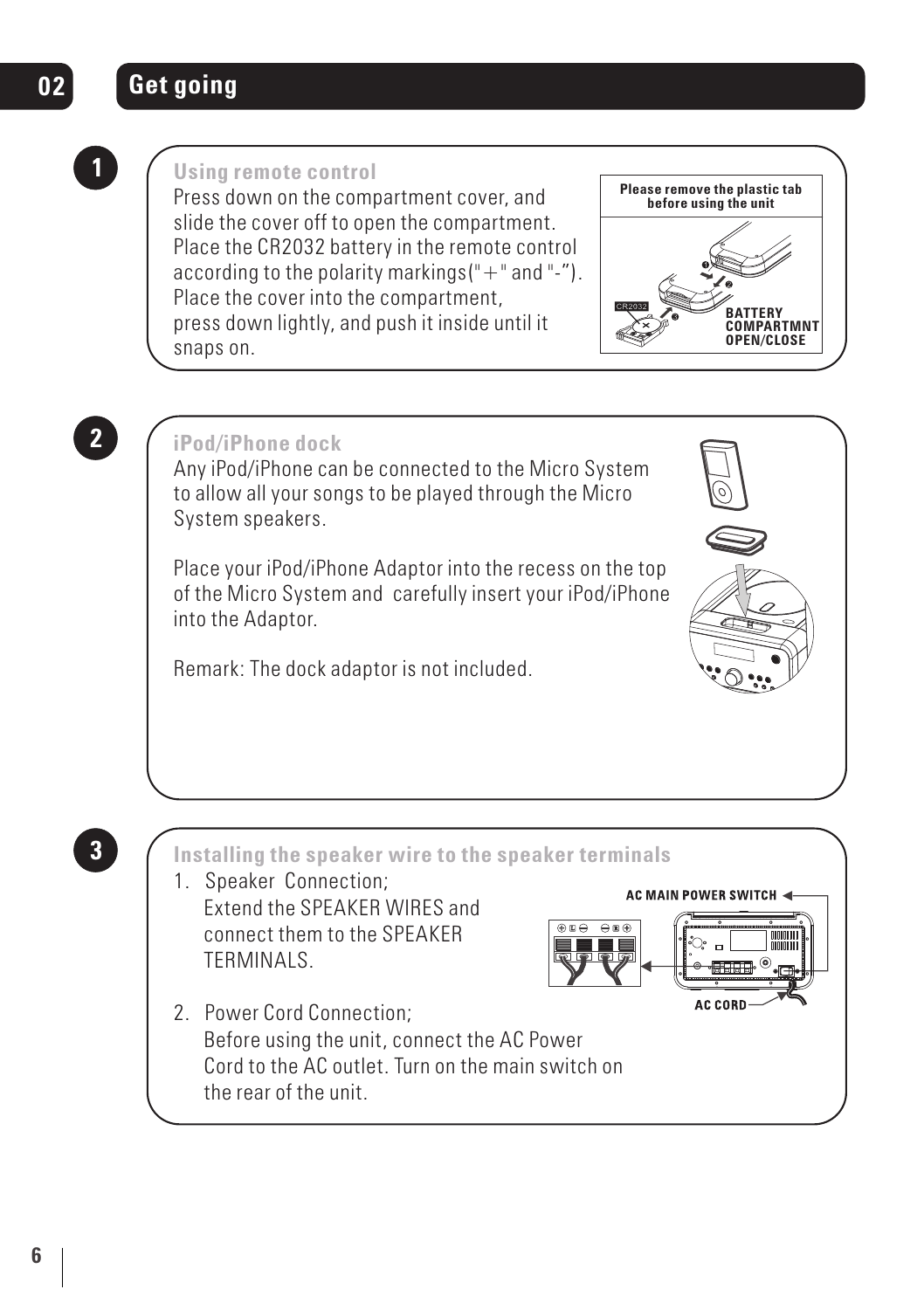# **Get going 02**

**4**

#### **Using Earphones**

Connect earphones to the earphone socket on the right hand side of the front panel. When earphones are used the speaker sound will be muted.

# **Daily Use 03**

**3**

**4**

#### **Power/standby**

 Press the STANDBY/ON button on the unit or on the remote control to switch the unit on. **1**



Adjust the volume with the VOLUME  $(+)$  or  $-)$  control on the unit or the remote control.

 Press the STANDBY/ON button on the unit or the remote control again to switch the unit into standby mode.

#### **DON'T FORGET!**

To save energy when the Micro System is not used for long periods, turn the power off at the main power switch on the rear of the unit.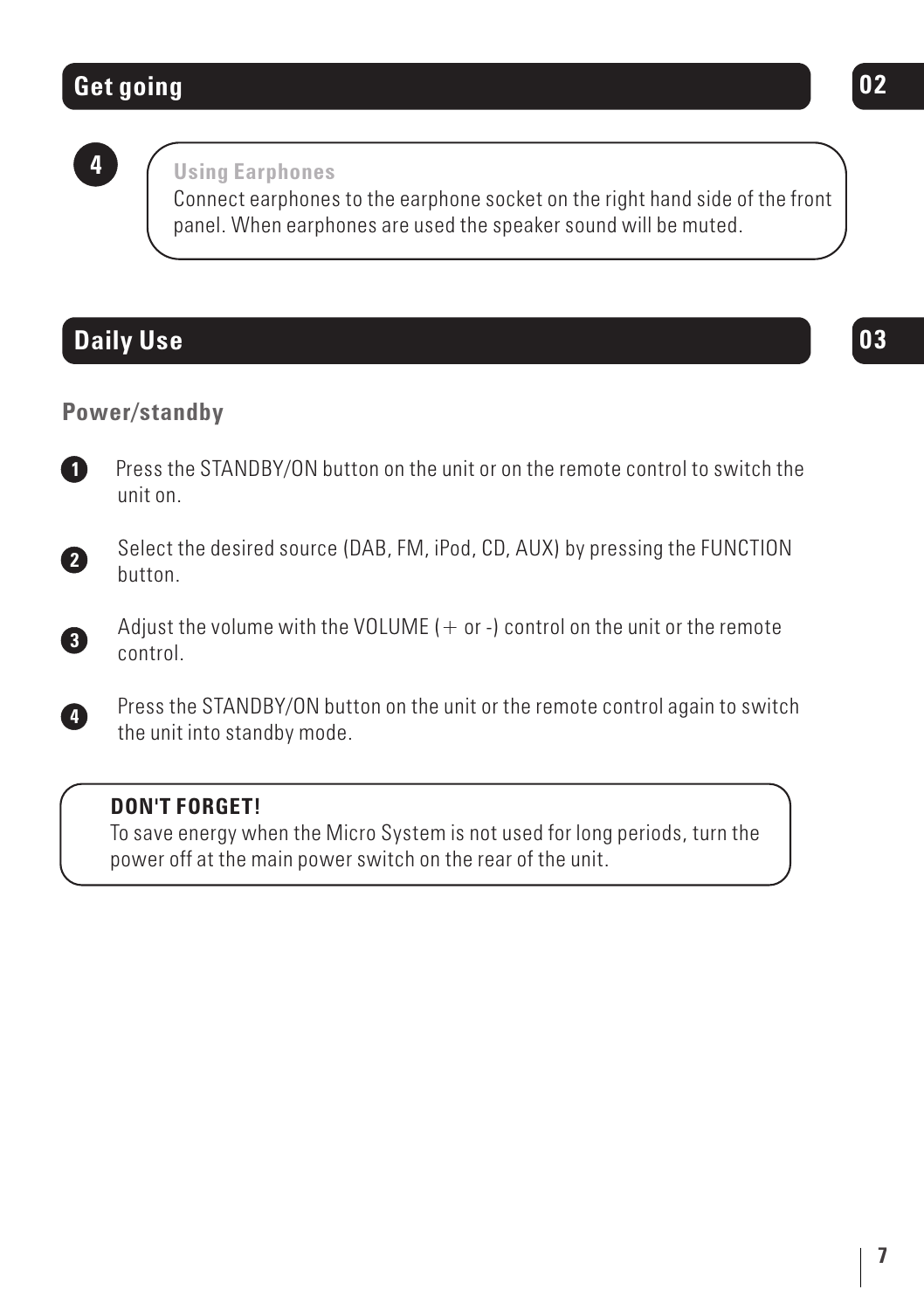# **Using the Clock and Timer**

## **Clock Setting**

The clock will be automatically synchronized to the DAB clock if you can receive DAB signals in your location. If you can only receive FM, then you can set the clock manually. The manual clock setting must be done in standby mode.

#### **Manual clock setting**

Ensure the unit is in Standby mode.

**1**

**04**

Press the CLOCK button, the hour digits flash in the display, press the SKIP/TUNE SEARCH (UP or DOWN) button on the unit or the remote control to set the correct hour, then press the CLOCK button again to confirm.



After the hour is set, the minute digits will then flash, press the SKIP/TUNE SEARCH **2** (UP or DOWN) button to set the correct minute.

When the display shows the correct time, press the CLOCK button again to confirm, **3** the manual clock setting is now complete.

#### **DON'T FORGET!**

Press the CLOCK button in any mode to briefly display the current time. The clock will display for 5 seconds then the unit will return to the previous operation.

## **Synchronise the clock to DAB local time**



Press the STANDBY/ON button on the unit(or remote control) once to switch the unit on.



Press the FUNCTION button on the unit(or remote control) to select DAB mode.



Tune to a DAB station and the clock will be automatically synchronized to the DAB local time.

## **Timer Setting**

This function allows you to switch on and off the system at a desired time and mode:



Press the TIMER button to toggle the timer function between on and off, the display will show "Timer on" or "Timer Off". The display will show "  $\bullet$ " to indicate timer function is on.



To set the On timer, press and hold the TIMER button until the display shows "On Timer" and the "hour" digit of the timer will flash.



Press the SKIP/TUNE SEARCH (UP or DOWN) button to set to the desired hour, then press the TIMER button to confirm, first set the hour and finally the minute.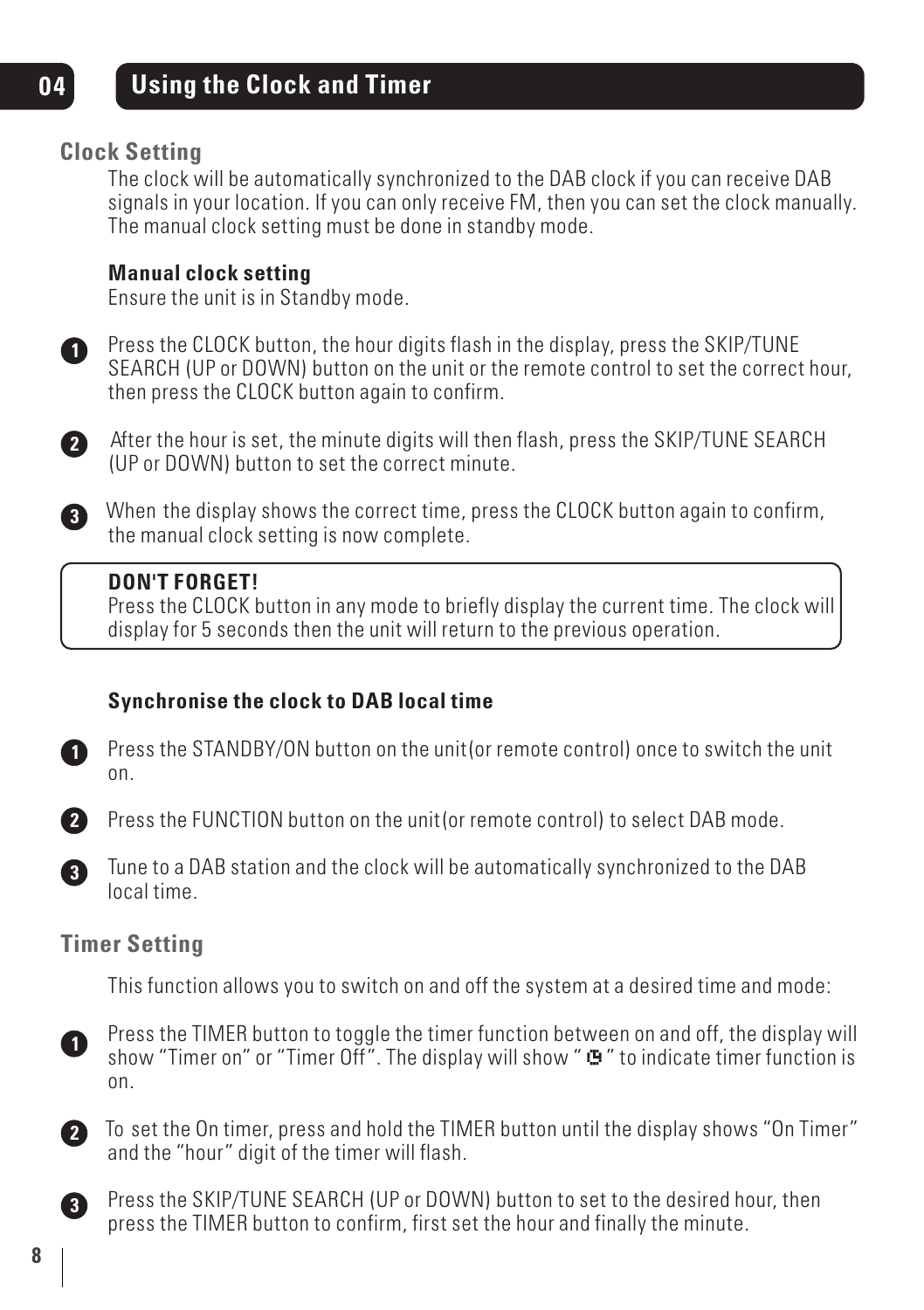# **Using the Clock and Timer**



Finally press the SKIP/TUNE SEARCH (UP or DOWN) button to select the timer on mode - DAB, FM, CD or iPod then press the TIMER button to confirm. The timer setting is now completed.



To check the timer setting, repeatedly press the TIMER button, until the display shows the on timer and the off timer setting.

#### **To Set Sleep Function (on the remote control)**

This function allows you to program the system to switch off itself after a set period of time. You can set the sleep time in power on mode:

 To activate the sleep function, press the SLEEP button on the remote control, the display will show "Sleep Timer-OFF,90, 80,70,60, 50, 40,30,20,10" and flash.

 When the display shows your desired sleep time, release the button, the sleep timer is now activated. When the desired sleep time is reached, the unit will switch off to standby mode.

 To cancel the sleep timer, press the SLEEP button once again, the sleep function will turn off.

## **Using the radio 05**

#### **Listening to radio**

This unit carries a single lead wire DAB/FM antenna. To obtain the best performance, you should fully extend the wire antenna and adjust the position as well as the direction until you find the best reception for ideal DAB reception. Always maintain the wire antenna in a vertical position (Fixing it upward or downward behind the unit) is highly recommended.

#### **DAB mode**

**1**

**7**

**5**

**2**

**3**

When the unit is powered up for the first time, it will be in standby mode, and the display will show "Welcome to digital radio".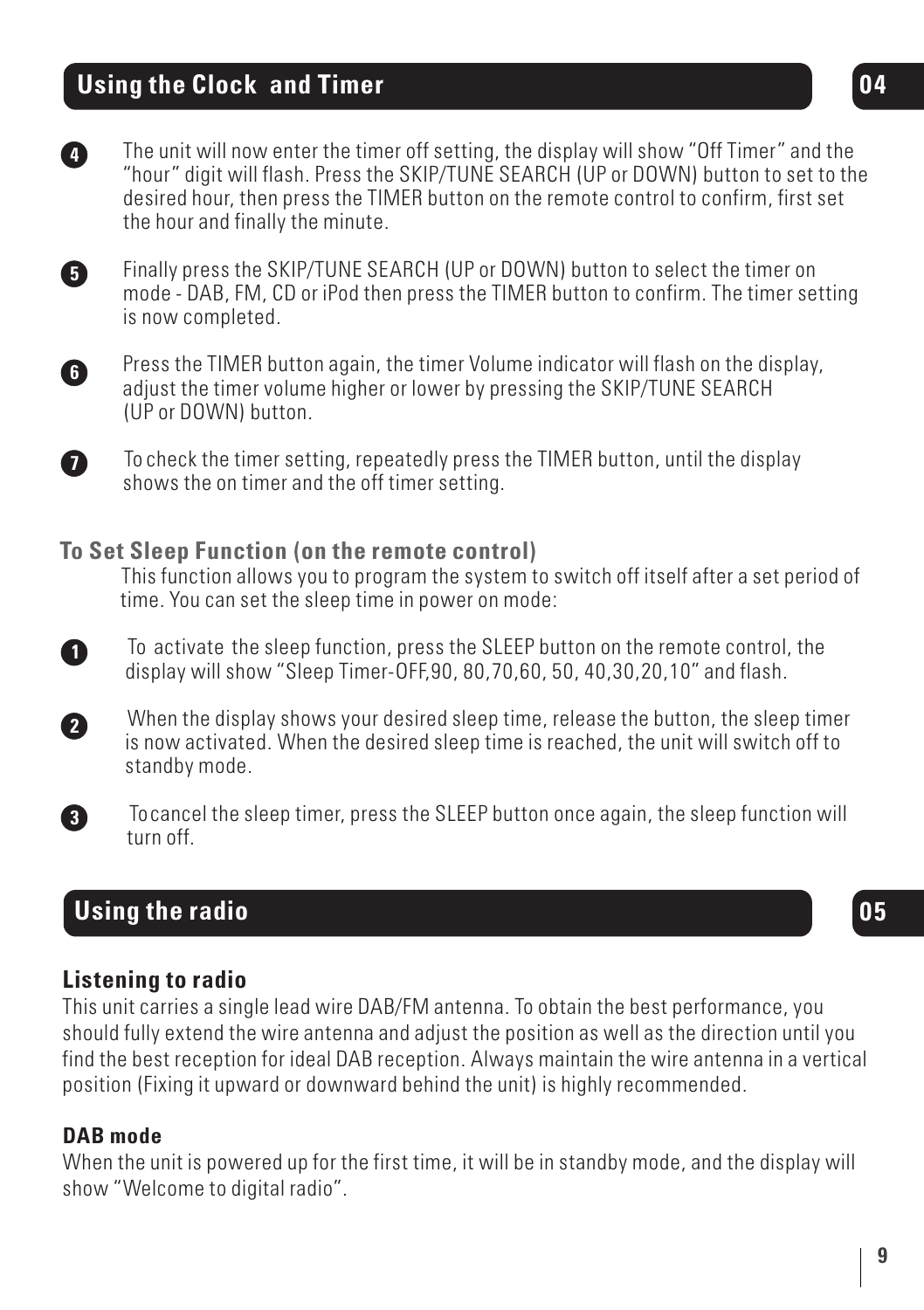# **05 Using the radio**

Press the STANDBY/ON button on the unit (or remote control) to turn the radio on, it will automatically enter into the DAB mode and perform the Autotune Quick scan function. During the scan, the display will show "Searching …" together with a slide bar that indicates the progress of the scan and the amount of stations that have been found so far. Once the scan has finished, the radio will select the first alphanumerically found station. To explore the found stations, Press the SKIP/TUNE SEARCH (UP or DOWN) buttons to scroll through the station list.

#### **DAB Autotune Full scan mode**

Full scan will search for all DAB Band III channels. After the scan has finished, the first alphanumerically found station will be automatically selected.



 To activate autotune full scan, press and hold the PLAY/PAUSE/SCAN button on the unit (or remote control) to enter into the "Autotune Full scan" mode, the display will show "Searching..." and a slower progressing slide bar.



 All the stations that have been found will be stored automatically, to explore the stations that have been found, press the SKIP/TUNE SEARCH ( UP or DOWN) to scroll through the station list.

#### **DAB Manual tune**

 To select manual tune, press and hold the SELECT button on the unit (or remote control) to enter the "Manual tune" mode.



**1**

 Press the SKIP/TUNE SEARCH (UP or DOWN) button to scroll through the DAB channels, the display will show "5A to 13F" and their associated frequencies.



**4**

 When your desired frequency appears in the display, press the SELECT button to confirm. The name of the station group (ensemble/multiplex) will be displayed.



#### **Secondary Services DON'T FORGET!**

On some occasions you will see a " $>$ " symbol after the name of the station, this indicates that there are secondary services available to that station. These secondary services contain extra services that relate to the primary station. E.g. a sports station may want to add extra commentaries. The secondary services are inserted directly after the primary station. To select the secondary station, press the SELECT button on the remote control when the ">" appears in the display.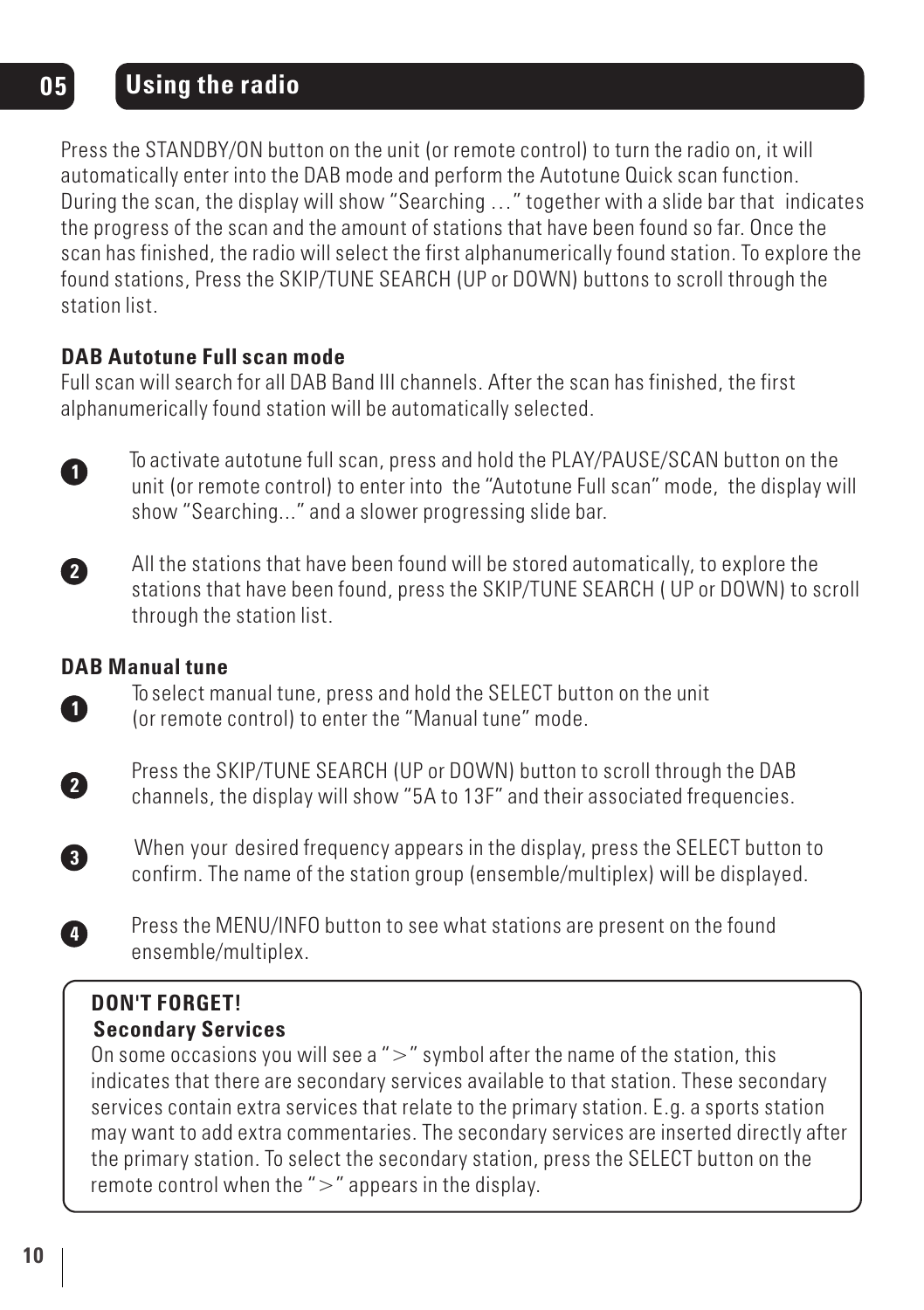# **Using the radio**

#### **FM mode**

 Press the FUNCTION button on the unit (or remote control) to select FM mode, the display will show FM and the frequency.

**2**

**1**

 To activate frequency auto search, press the PLAY/PAUSE/SCAN button on the unit (or remote control) it will stop automatically once a station has been found. To scan backwards through the waveband, press and hold the PLAY/PAUSE/SCAN button.



**4**

**3**

j

 You can also press the SKIP/TUNE SEARCH(UP or DOWN) button on the unit (or remote control) to manually select your desired frequency.

Press the SELECT button on the unit (or remote control) to toggle select between FM "STEREO" and "MONO" reception.

#### **Storing and recalling stored preset stations**

 In either DAB or FM mode, you can store up to 20 stations to the favourite presets; this will enable you to get direct access to your favourite stations.

 To store a preset, first tune to your desired station, then press and hold the PRESET/MEMORY button on the remote control, the display will show frequency and "#" will flash. **1**

 Press the PRESET ( UP or DOWN) button to select your desired station preset number, then press the PRESET/MEMORY button on the remote control to confirm your selection; the display will show "Preset  $#$  stored" in DAB/FM mode. **2**

 To recall a preset station, press the PRESET/MEMORY button once and then press the PRESET(UP or DOWN) button to select the desired station that you have stored, then press the PRESET/MEMORY button to confirm your selection.

#### **DON'T FORGET!**

The stored stations will be saved into the preset memory. Storing a new station into a preset location will erase the previously stored station in that location.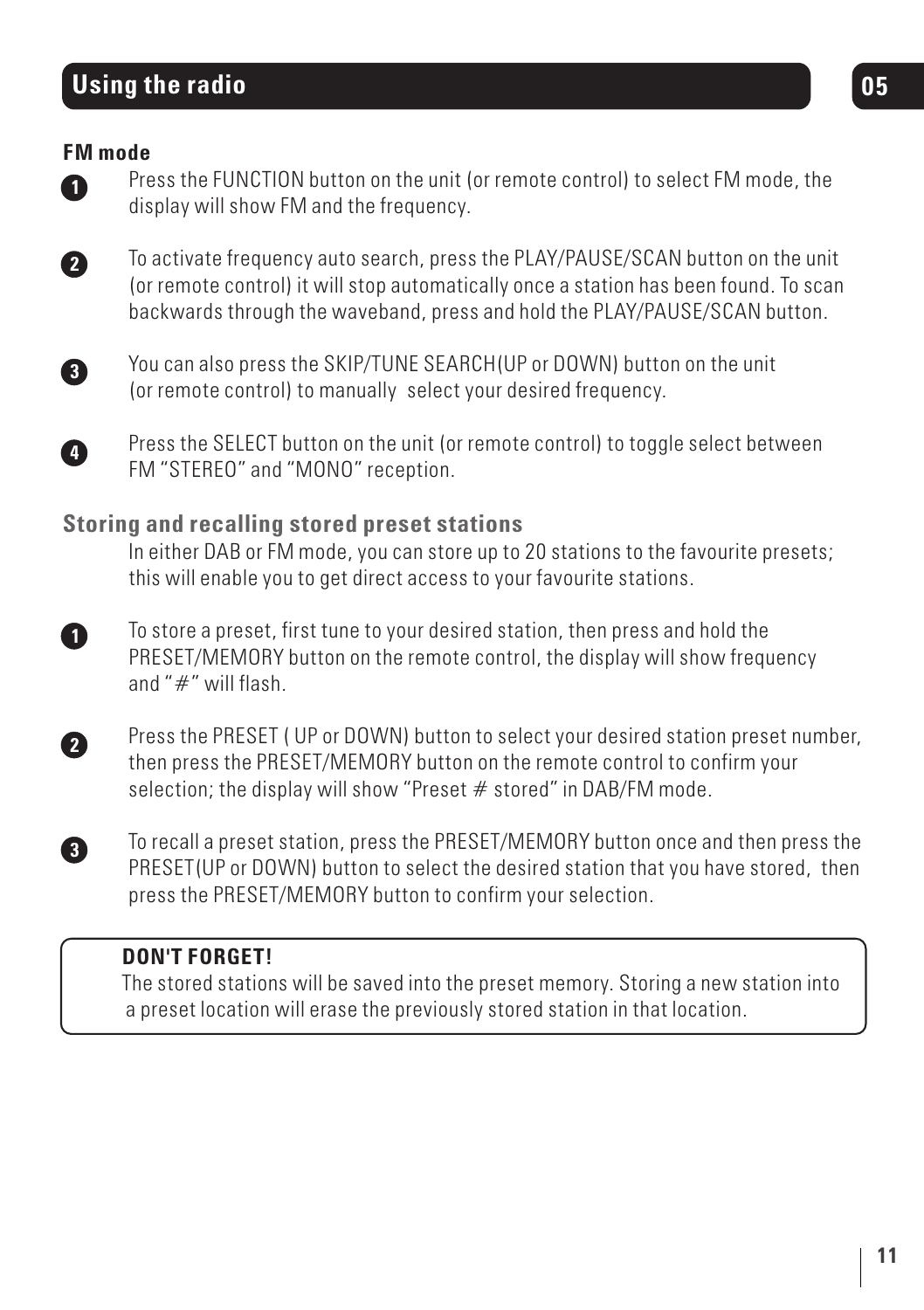#### **Display modes**

Every time you press the MENU/INFO button, the display will cycle through the following display modes:

#### **In FM mode:**



#### **In DAB mode:**



### **Auto(Mono)**

FM Stereo and FM Mono.

#### **Signal strength**

The display will show a slide bar to indicate the signal strength, the stronger the signal, the longer the bar will be.

#### **Time and date**

The time and date will be automatically updated by the broadcasted information; there is no need to set the clock manually. In the unlikely event that no clock information is received, the display will show " $\langle$ Time/Date $\rangle$ ".

#### **Audio bit rate**

The display will show the digital audio bit rate being received.

#### **Frequency**

The frequency of the present station will be displayed.

#### **Ensemble/Multiplex (Group name)**

The Ensemble/Multiplex is a collection of radio stations that are bundled and transmitted together in a single frequency. There are national and local multiplexes, local ones contain stations that are specific to that area.

#### **Programme type**

This describes the style of the programme that is being broadcast. If the information is not available, the display will show "<Programme Type>".

## **DLS**

DLS stands for Dynamic Label Segment which is a scrolling message that the broadcaster may include in their transmissions.

The message usually includes information such as programme details.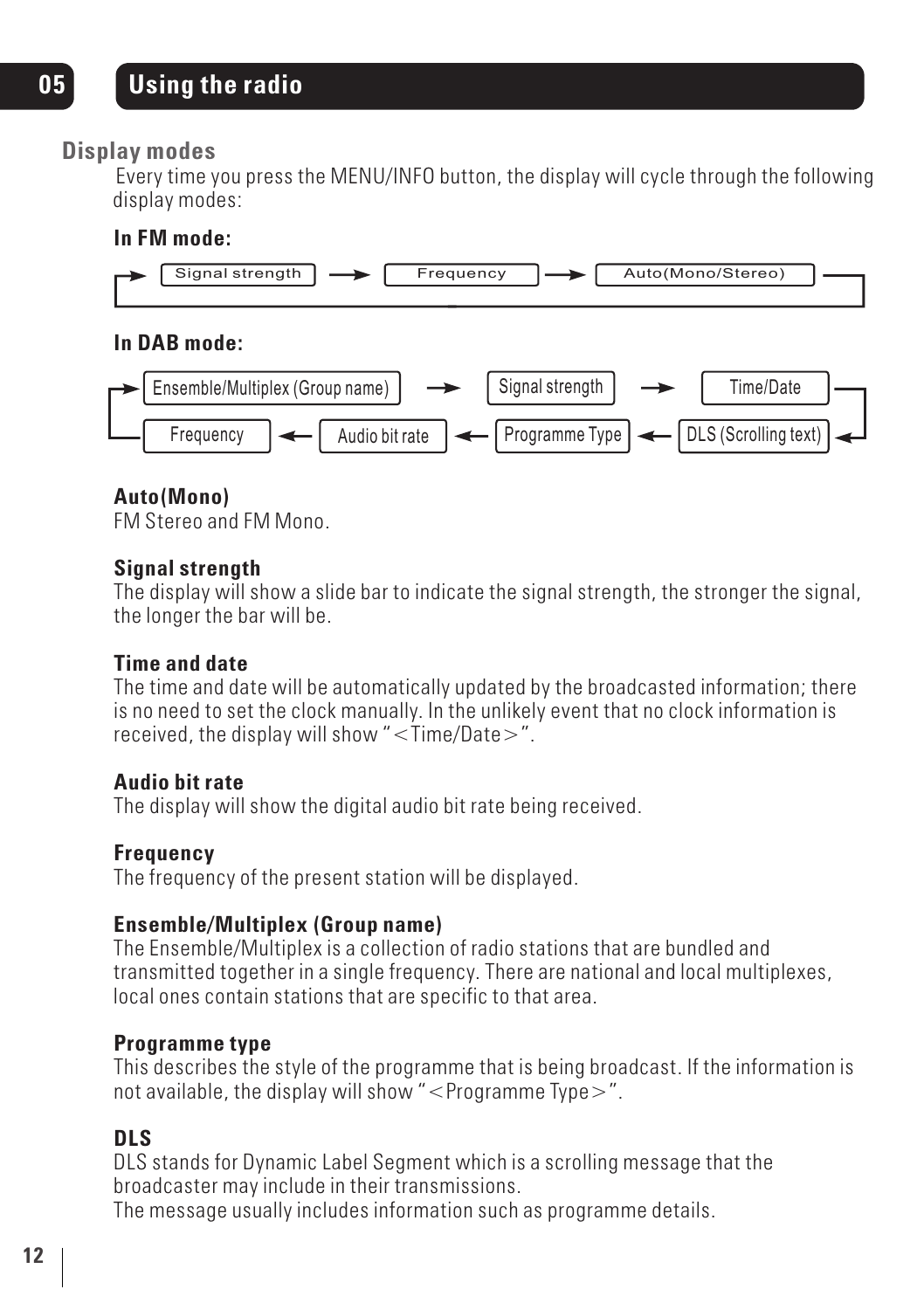# **Using the iPhone Dock 06**

## **iPod/iPhone Operation**

|                | <b>DON'T FORGET!</b><br>When the iPod touch iPhone screen has been locked the above operations are still                                      |
|----------------|-----------------------------------------------------------------------------------------------------------------------------------------------|
| 8              | Press the REPEAT or RANDOM buttons on the remote control to make the iPod or<br>iPhone play tracks repeatedly or randomly.                    |
|                | To skip forwards or backwards, press the SKIP/TUNE SEARCH (UP or DOWN) button<br>on the unit (or remote control) to select the desired track. |
| G              | Press the PLAY/PAUSE/SCAN button on the unit (or remote control) once to pause<br>the current track.                                          |
| 6              | Adjust the volume with the VOLUME $(+)$ or $-)$ control knob on the unit.                                                                     |
| Ø              | Press the PLAY/PAUSE/SCAN button on the unit (or remote control) to begin playback<br>of the tracks on your iPod/iPhone.                      |
| 8              | Press the FUNCTION button on the unit (or remote control) to select the iPod mode.                                                            |
| 2              | Press the STANDBY/ON button on the unit or on the remote control to switch the<br>unit on.                                                    |
| $\blacksquare$ | Carefully insert your iPod or iPhone in the iPod dock on the top of the unit.                                                                 |

#### When the iPod touch iPhone screen has been locked, the above operations are still available.

## **DON'T FORGET!**

 $\overline{\phantom{a}}$ 

Your ipod or iPhone battery will charge whenever it is docked on the unit. It will charge in any mode and also when the unit is in standby mode.

## **DON'T FORGET!**

When an iPhone is playing through the unit and an incoming call is received, the music level will reduce so that you can hear the iPhone ringing tone.

## **DON'T FORGET!**

To navigate through the menu system on your iPod or iPhone: Press the MENU button to enter the various menus and use the PRESET/ARROW buttons on the remote control to navigate through the options or tracks. To select a track press the SELECT button.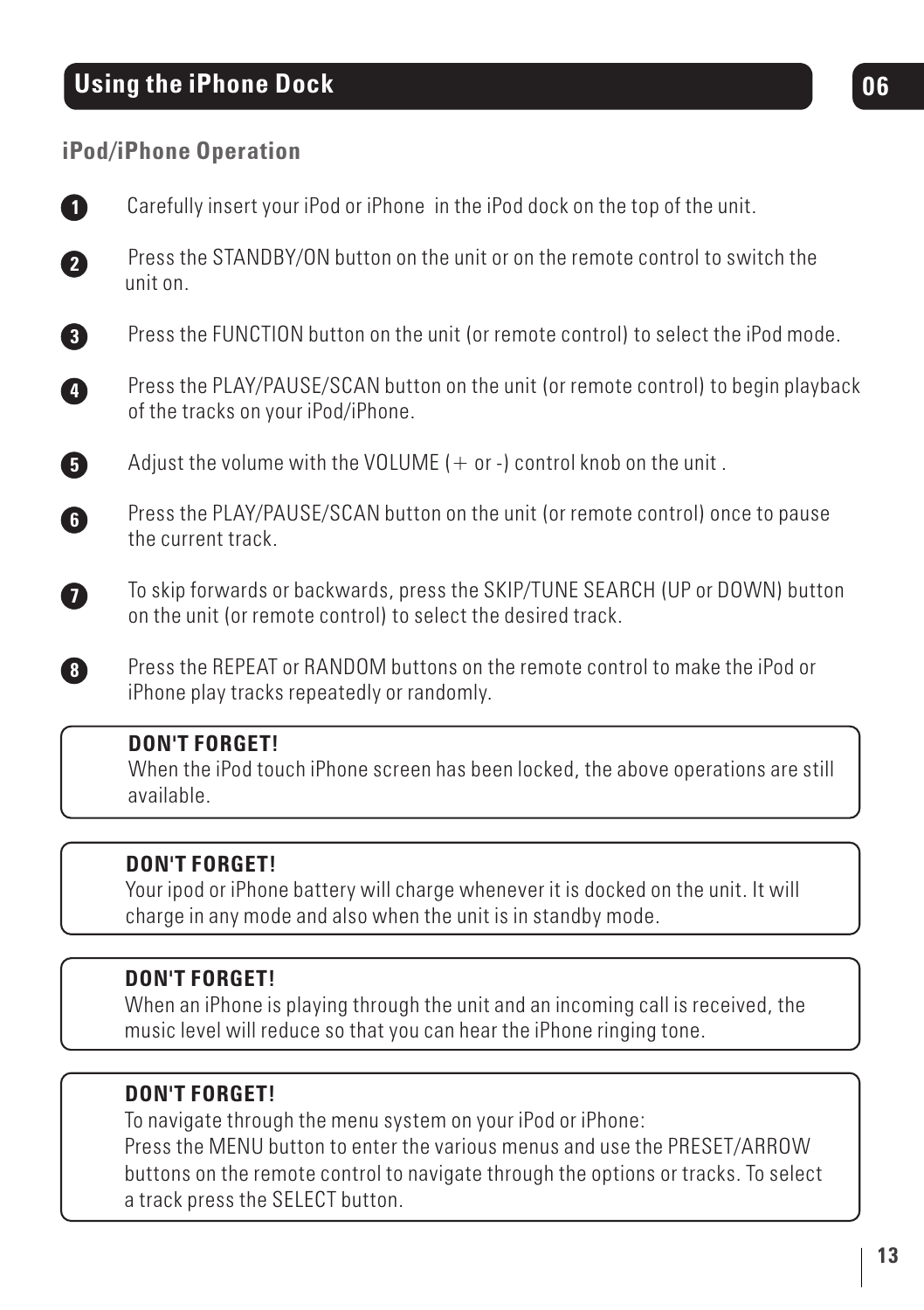## **CD Operation**

## **Listening To a compact Disc**



Press the FUNCTION button to select CD mode.



**3**

 P ress the CD DOOR OPEN/CLOSE button on the main unit to open the CD door.

CD. Door Opened

 Insert the CD disc into the CD compartment, press the CD DOOR to close the CD door, the unit will read the CD disc automatically.



This unit can play CD, CD-R, CD-RW discs.

## **Playing a CD**



 Insert the CD disc into the CD compartment, the main unit will automatically read the total number of tracks and time will be displayed.

 Press the PLAY/PAUSE/SCAN button once, the unit will play the first track of the CD disc. **2**



| Track 01 |       | СD<br><u> 00:01</u> |
|----------|-------|---------------------|
|          | Pause | CD                  |

 Press the SKIP/TUNE SEARCH(UP or DOWN) button once to skip the current track. press and hold the SKIP/TUNE SEARCH (UP or DOWN) button to fast forward or backward through the currently playing track. **4**

Press the STOP button to stop playback of the current track.

#### **Repeat**



**5**

 Press the REPEAT button once, REP1 will show in the display. The current track will play repeatedly.



l,

 Press the REPEAT button twice, REP ALL will show in the display. All tracks on the CD will play repeatedly.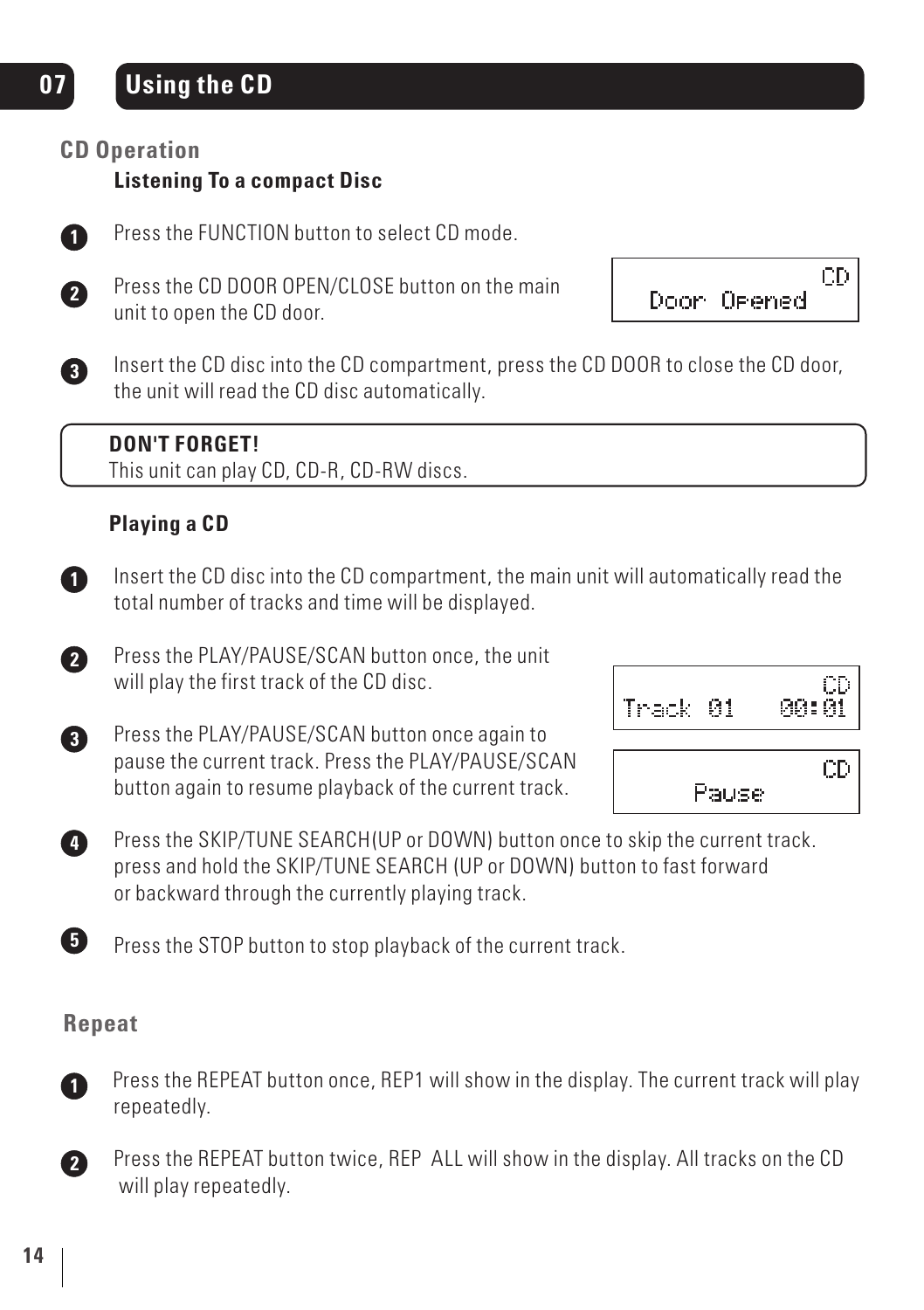# **Using the CD** 07



 Press the REPEAT button once more to cancel the repeat function and resume normal playback.

## **Program**

You can program up to 20 of your favourite tracks to play in any order.

### **DON'T FORGET!**

To program tracks the CD must be in STOP mode.



## **In STOP mode**

- a. Press the PRESET/MEMORY button to enter program memory mode.
- b. Press the SKIP/TUNE SEARCH(UP or DOWN) button, the track number will be changed.
- c. Press the PRESET/MEMORY button to confirm the track number.
- d. Repeat the above steps to continue programming up to 20 tracks.



## **PROGRAM PLAY**

Press the PLAY/PAUSE/SCAN button. The unit will play the first track of the program. When all tracks have been played, the display will show the number of tracks and the playing time.



## **CANCEL PROGRAM**

Press the STOP button twice.

#### **DON'T FORGET!**

When you play your programmed tracks, the REPEAT function can be used in the same way as when playing tracks normally.

## **Random play**

You can play CD tracks in a random order.

## **DON'T FORGET**

You can select random playback either in STOP mode or while the CD is playing.



Press the RANDOM button once to select random playback. "RAND" will show in the display and the CD will begin to play any track.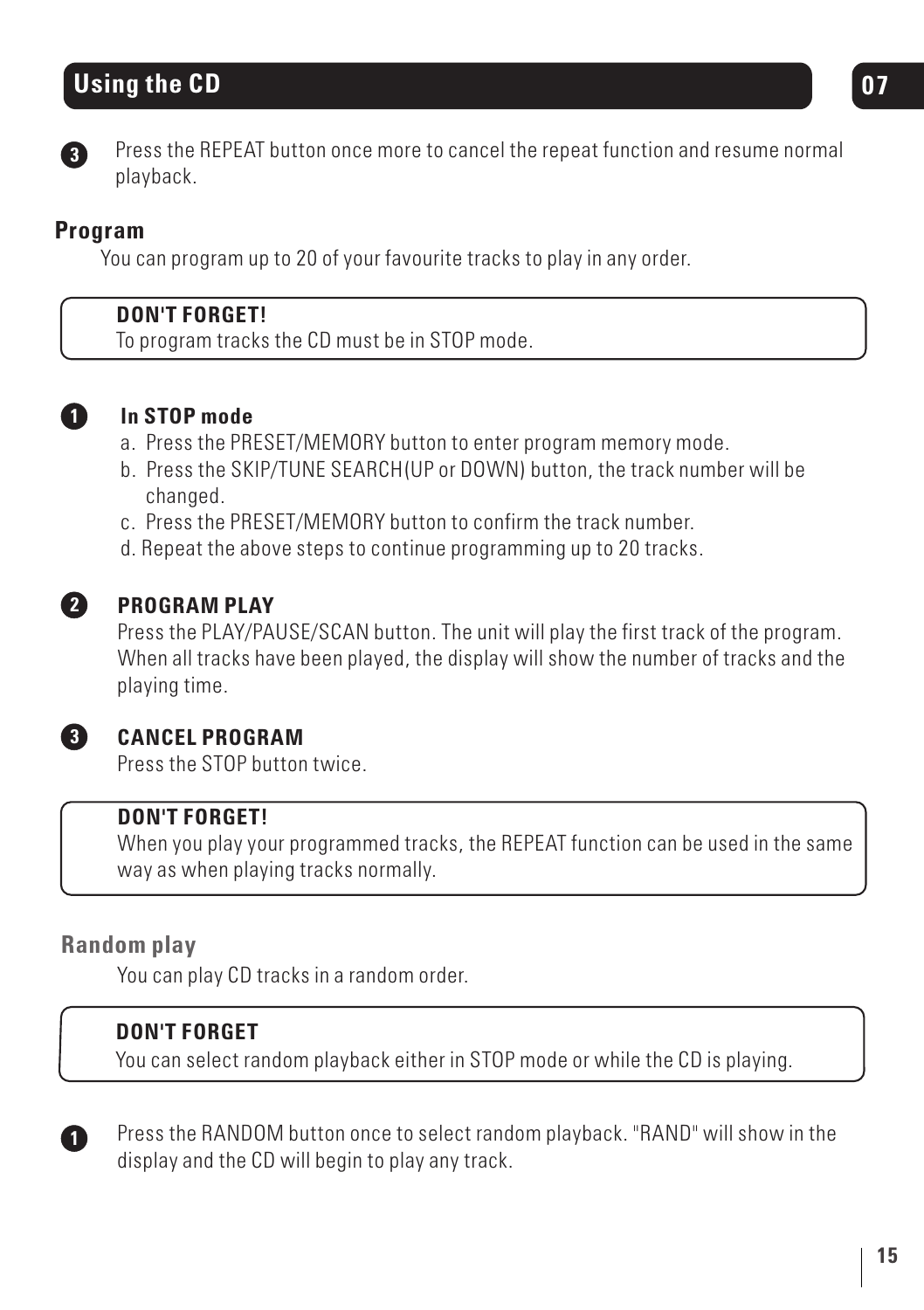# **07 Using the CD**



During Random playback, press the SKIP/TUNE (UP/DOWN) buttons to skip to another random track.



To resume normal playback, press the RANDOM button again.



#### **Intro play**

Press the INTRO button once, "INTRO" will show in the display. The Micro System will play the first 10 seconds of each track on the CD in sequence.



Press the INTRO button again to resume normal playback.

## **Compact disc**



Always use a compact discs bearing the mark as shown.



#### **Notes on handling discs**

Removing the disc from its storage case and loading it.

- \* Do not touch the reflective recorded surface.
- \* Do not stick paper or write anything on the surface.
- \* Do not bend the disc.



## **Storage**

- \* Store the disc in its case.
- \* Do not expose discs to direct sunlight or high temperatures, high humidity or dusty places.



## **Cleaning a disc**

Should the disc become soiled, wipe off dust, dirt and fingerprints with a soft cloth.



COMPACT



- \* The disc should be cleaned from the centre to the edge.
- \* Never use benzene, thinners, record cleaner fluid or anti static spray.
- \* Be sure to close the CD door so the lens is not contaminated by dust.
- \* Do not touch the lens.



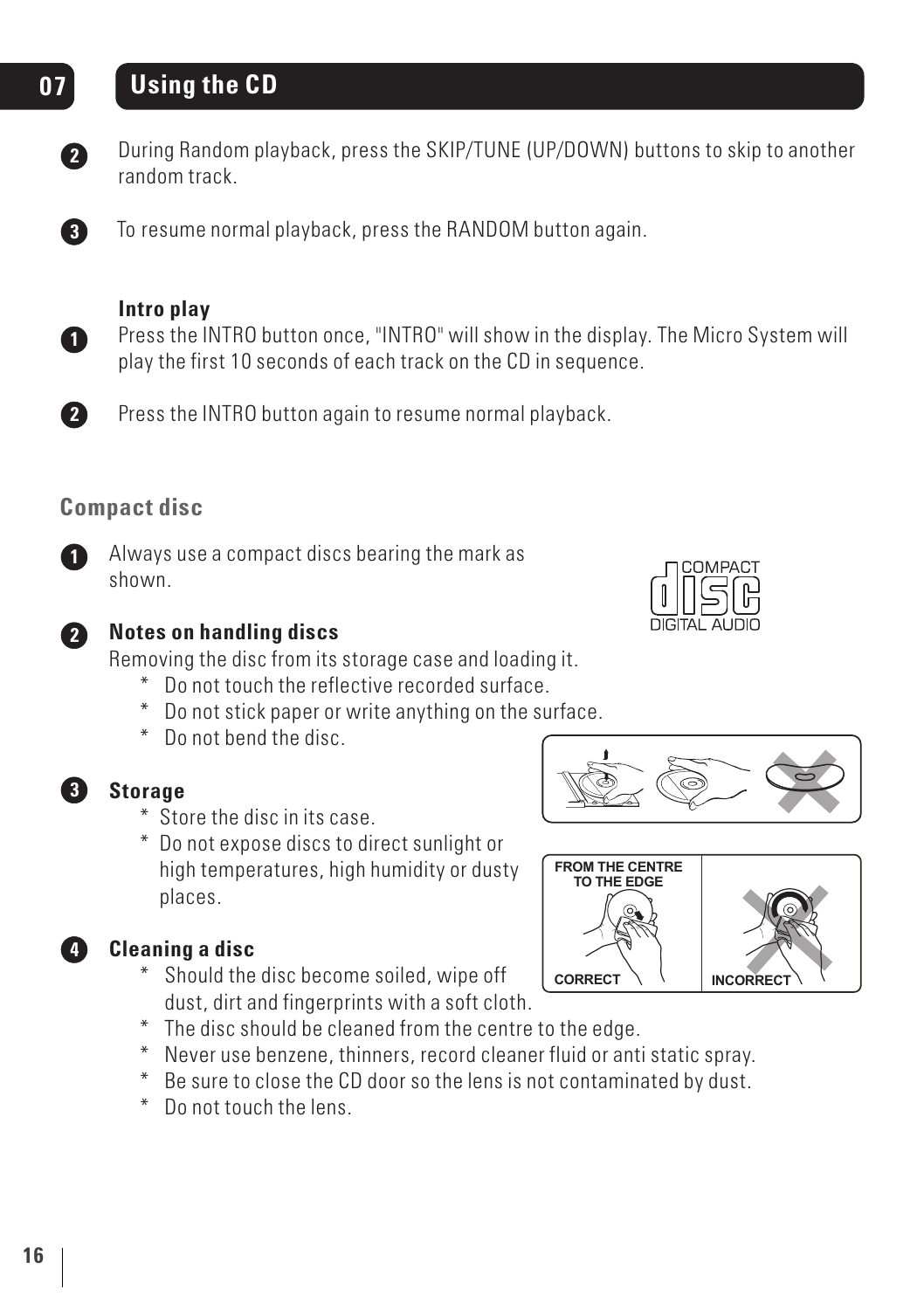# **Using the Aux Input 08**

#### **Aux in**

The AUX input is located at the rear of the unit. Use a 3.5mm stereo jack cable to connect audio equipment through the LINE IN socket.



To select the AUX input function, repeatedly press the FUNCTION button on the Micro System (or remote control) until AUX IN is indicated on the display.



 $\overline{a}$ I Press the play button on the auxiliary device and then adjust the VOLUME control on the Micro System to a comfortable level.

#### **DON'T FORGET!**

A line-in or aux cable is not supplied with the Micro System.

# **Other functions**

### **EQ control(on the remote control)**

When you press the EQ button, the sound tone changes as below:

## → FLAT→CLASSIC → ROCK→ POP → JAZZ -

#### **Mute setting (on the remote control)**

 Press the MUTE button on the remote control to stop the sound from the speakers temporarily, the sound stops and the display will show "MUTE". To cancel mute, press the MUTE button again or use the volume control, "MUTE" disappears in the display and the sound is restored.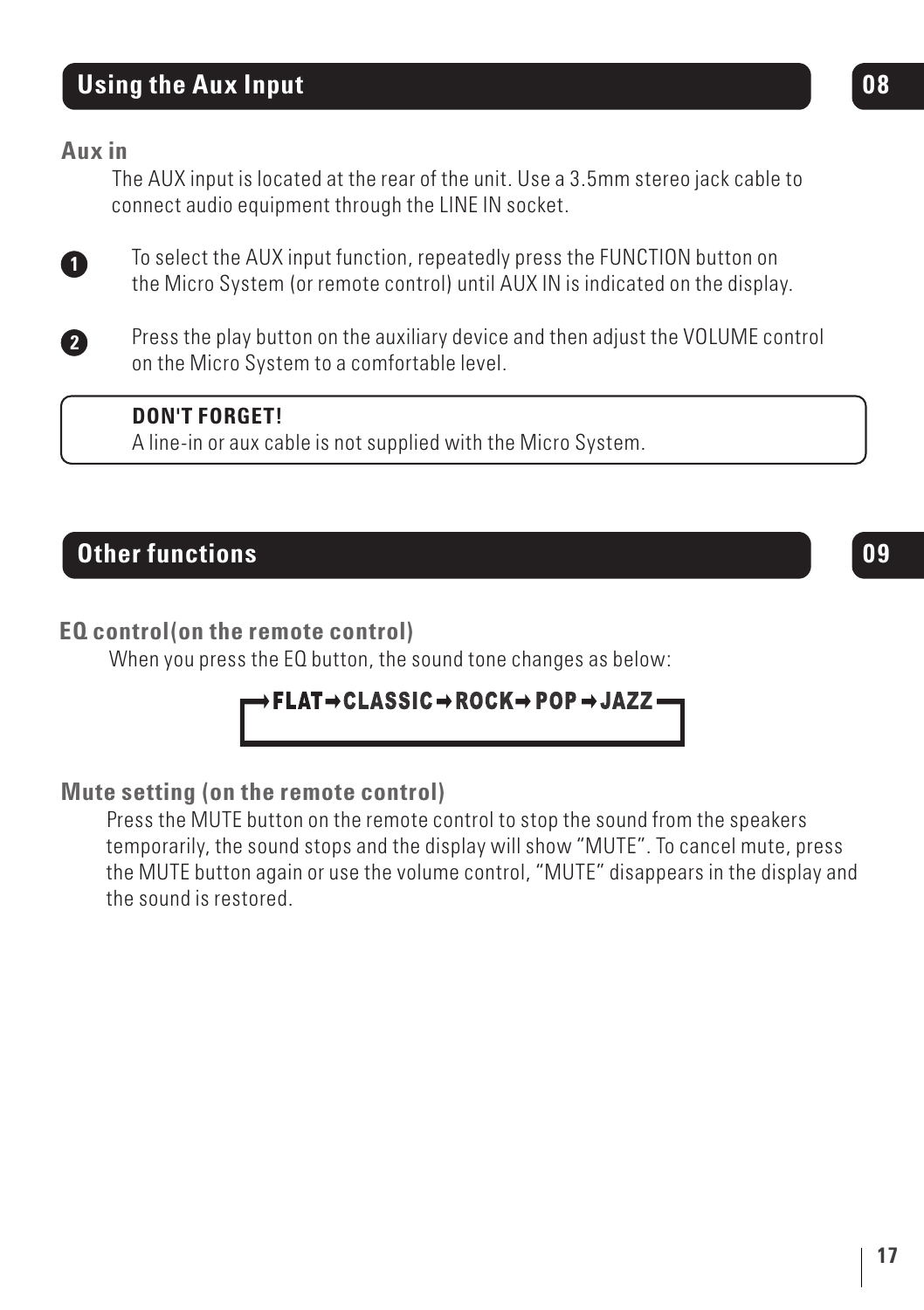# **10 Troubleshooting**

| <b>PROBLEM</b>                       | <b>POSSIBLE CAUSE</b>                                                                                                            | <b>SOLUTION</b>                                                                                     |
|--------------------------------------|----------------------------------------------------------------------------------------------------------------------------------|-----------------------------------------------------------------------------------------------------|
| No sound                             | Connections incorrect or loose.<br>Volume knob at zero.                                                                          | Check all connections and<br>correct as required. Turn up<br>the volume knob                        |
| Poor radio reception                 | The wire antenna is not extended and<br>arranged correctly.                                                                      | Extend the wire antenna to<br>ensure the best reception.                                            |
| No CD<br>playback                    | The disc is dirty. The disc is upside<br>down. The CD player is on Pause.                                                        | Clean or replace the disc. Turn<br>it over, placing the label<br>upwards. Remove the Pause<br>mode. |
| The remote control<br>does not work. | An obstacle blocks the signal<br>between the remote control and the<br>unit's sensor. The remote control's<br>batteries are low. | Remove any obstacles.<br>Replace the batteries.                                                     |
| All functions are<br>inoperative.    | The microprocessor is disturbed by<br>exterior electronic disturbances.                                                          | Unplug the Micro System the<br>unit for a few minutes, then<br>turn it back on                      |

 $\overline{\phantom{a}}$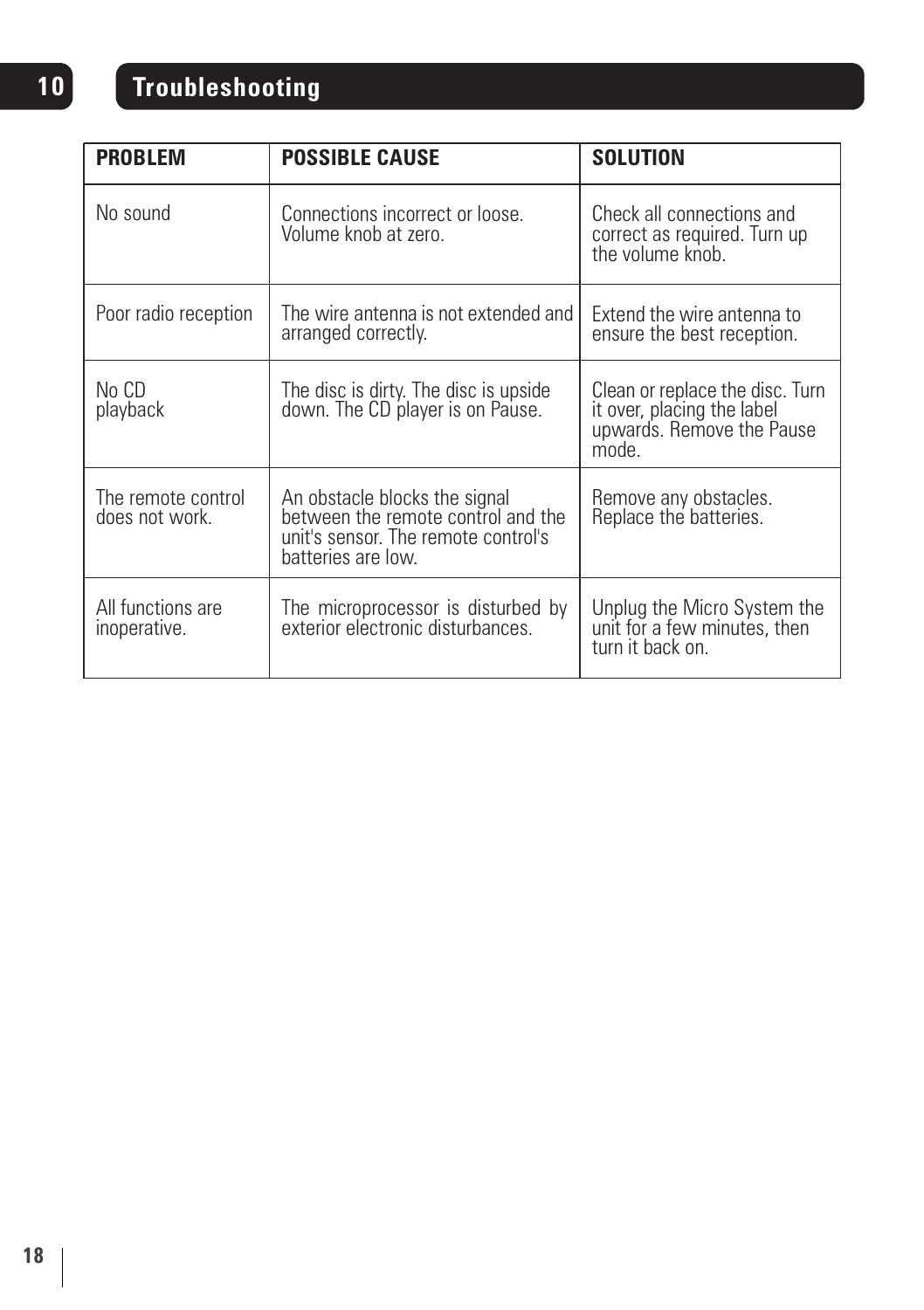# **Specifications 11 11**

POWER SUPPLY :  $AC 230V \sim 50Hz$ OUTPUT POWER : 5 Watts x 2 WEIGHT (including Speakers): 4.1kg

**RADIO SECTION**

## **COMPACT DISC SECTION**

OPTICAL PICKUP : 3 - BEAM LASER FREQUENCY RESPONSE : 100Hz - 16kHz

UNIT DIMENSIONS : 180 (W) x 210 (D) x 100 (H) mm SPEAKER BOX DIMENSIONS : 100 (W) x 180 (D) x 180 (H) mm

FREQUENCY RANGE: FM 87.5 - 108 MHz DAB/DAB+ 174 - 240 MHz

#### **SPECIFICATION SUBJECT TO CHANGE WITHOUT PRIOR NOTICE.**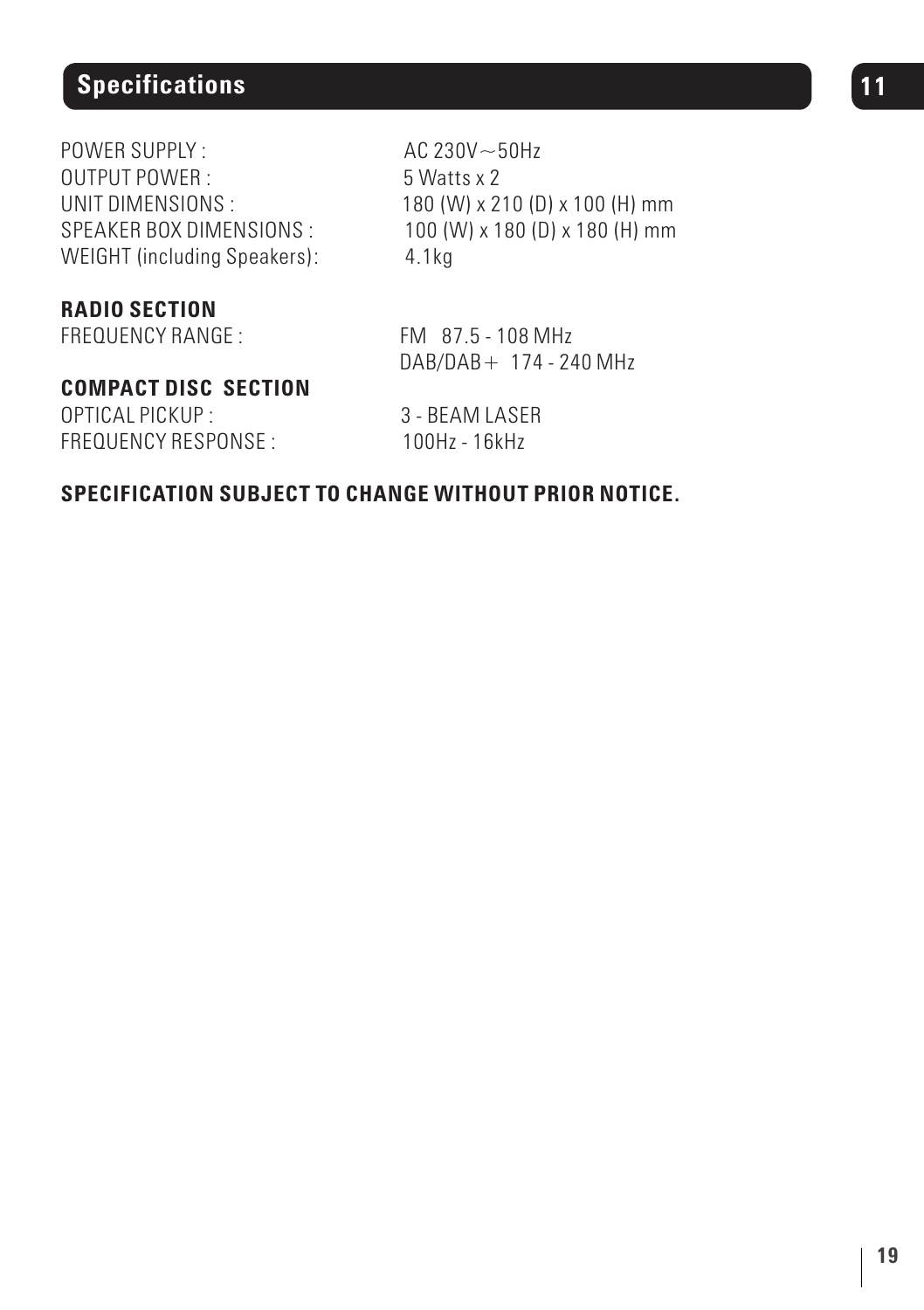# **Sound Levels**

Your hearing is important to you and to us so please take care when operating this equipment. It is strongly recommended that you follow the guidelines in order to prevent possible damage to, or loss of hearing. Over time your hearing will adapt to continuous loud sounds and will give the impression that the volume has in fact been reduced. What seems normal to you may in fact be harmful. To guard against this, set the initial volume of the equipment to a low level.

Follow the steps below to ensure that the product can be enjoyed at a comfortable listening level:

Slowly increase the level until you can hear comfortably and clearly and without distortion

**2** Damage to your hearing is accumulative and irreversible. Any "ringing" or discomfort in the ears indicates that the volume is tooloud.



**B** Once you have established a comfortable listening level, do not increase the volumelevel.

# **General Safety**

This equipment has been designed and manufactured to meet European safety standards, but like any electrical equipment. care must be taken if you are to obtain the best results and safety is to be assured.

Do read these operating instructions before you attempt to use the equipment.

Do ensure that all electrical connections (including the mains plug, extension leads and interconnections between pieces of equipment)are properly made in accordance with the manufacturer's instructions.

Switch off and remove the mains plug when making or changing any connections.

Do consult your dealer if you are ever in doubt about the installation, operation or safety of your equipment.

Don't continue to operate the equipment if you are ever in doubt about it working normally, or if it is damaged in any way. Switch it off withdraw the mains plug and consult your dealer.

Don't remove any fixed covers as this may expose you to dangerous voltages.

Don't leave the equipment switched On when it is unattended, unless it is specifically stated that it is designed for unattended operation or has a standby mode.

Switch off using the switch on the equipment and make sure that other people in your household are conversant with the equipment.

Special arrangements may need to be made for infirm or handicapped people.

Don't obstruct the ventilation vents on the equipment, for example with curtains or soft furnishings. Overheating will cause damage and shorten the life of the product.

Don't allow electrical equipment to be exposed to rain or moisture.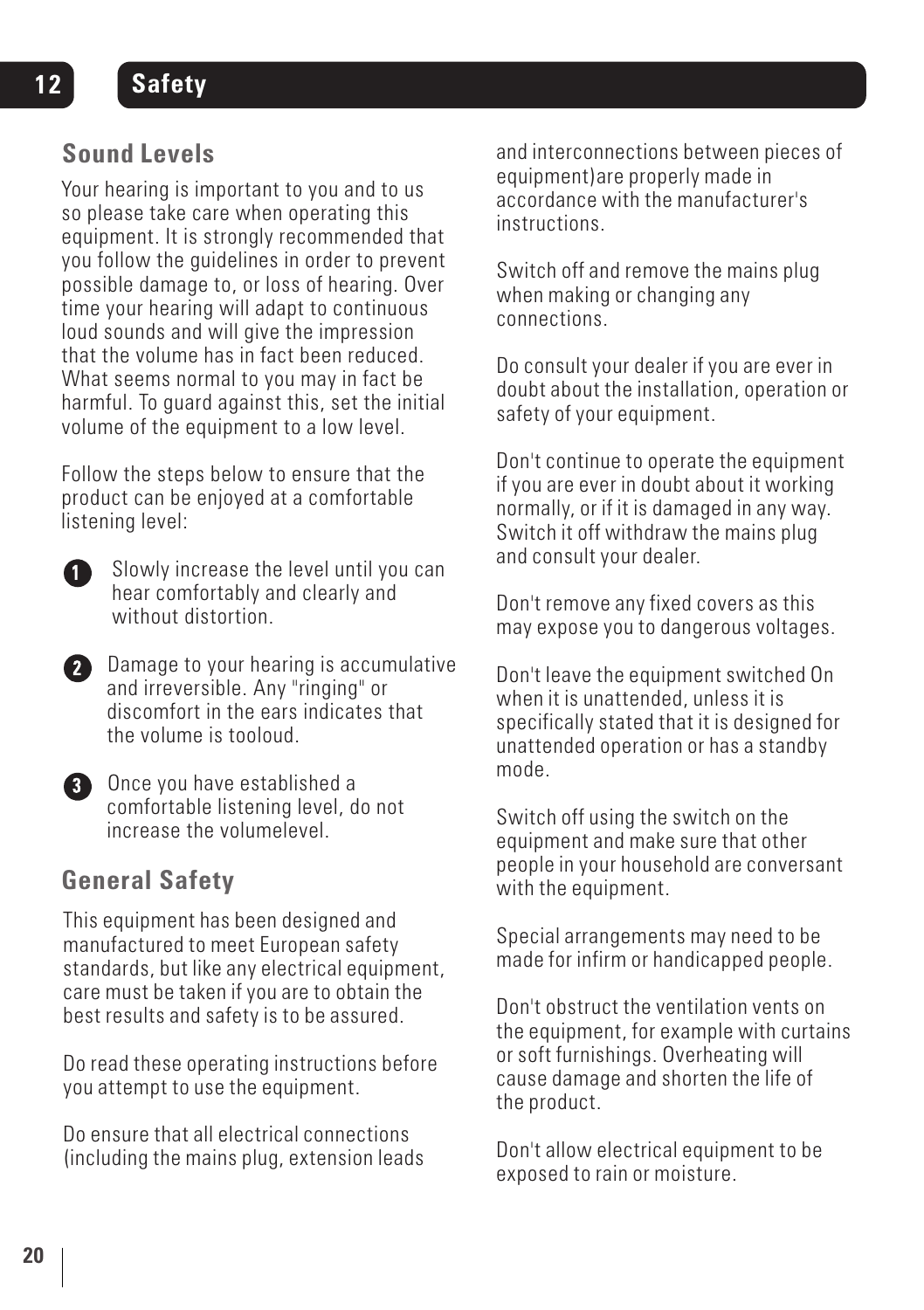# **Safety 12**

# **Electrical Information**

This Micro system is fitted with a BS1363/A 13 amp plug. If it is not suitable for your supply sockets it must be removedand replaced with an appropriate plug. If the plug becomes damaged and/or needs to be replaced please follow the wiring instructions below. The plug removed must be disposed of immediately. It must not be plugged into a supply socket as this will be an electrical hazard. If the fuse needs to be replaced it must be of the same rating and ASTA approved to BS1362. If the plug is changed, a fuse of the appropriate rating must be fitted in the plug, adapter or at the distribution board. If the fuse in a moulded plug is replaced, the fuse cover must be refitted before the appliance can be used.Wiring InstructionsThe supply cable will be either 2-core or 3-core. Follow the appropriate wiring instructions given below. In both cases ensurethat the outer sheath of the cable is firmly held by the cable clamp.

## **Wiring Instructions**

The supply cable will be either 2-core or 3-core. Follow the appropriate wiring instructions given below. In both cases ensurethat the outer sheath of the cable is firmly held by the cable clamp.



# **WEEE**



 This appliance is labelled in accordance with European Directive 2002/96/EG concerning used electrical and electronic appliances(Waste Electrical and Electronic Equipment - WEEE). The guideline determines the framework for the return and recycling of used appliances.